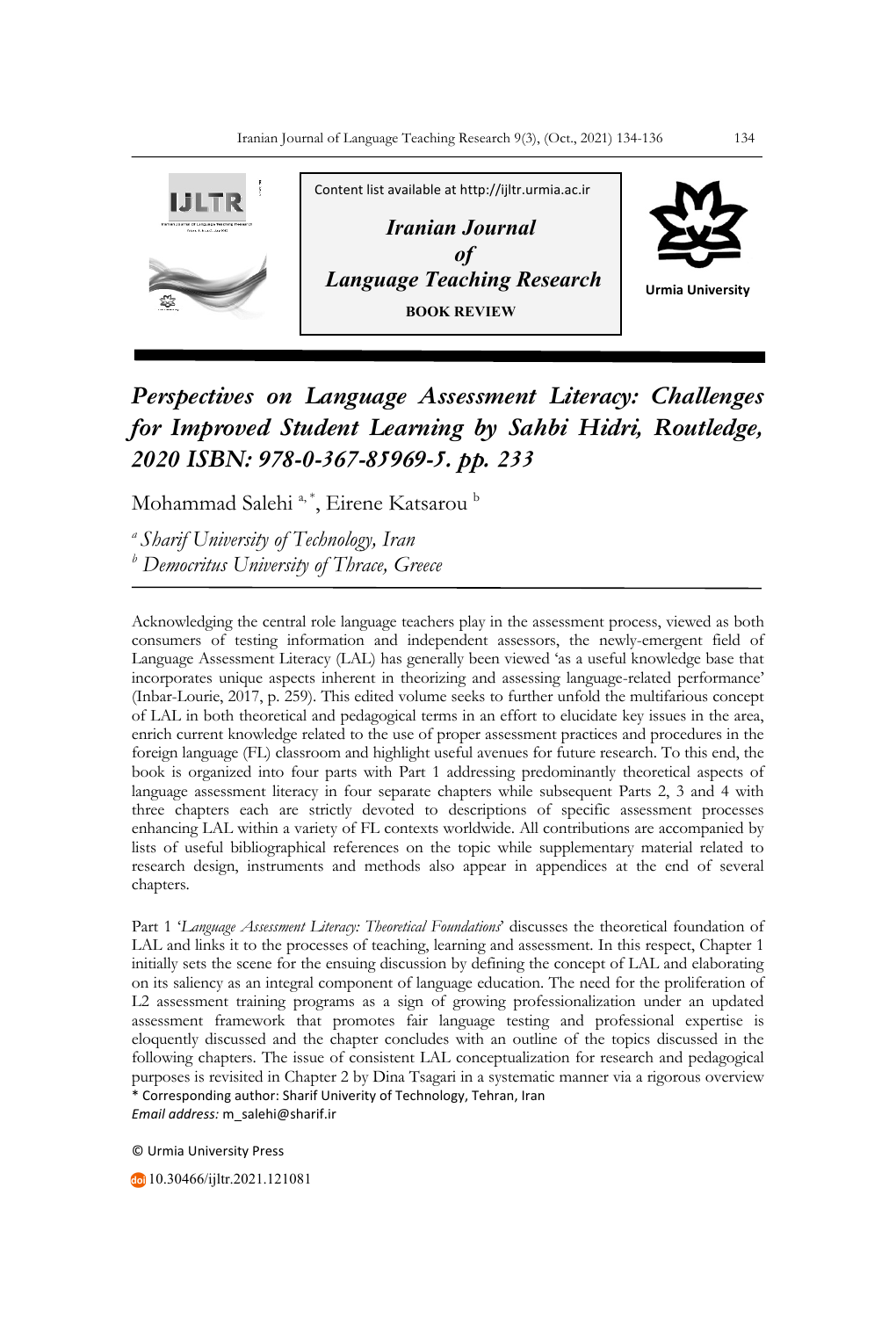of seminal theoretical work on the delimitation of assessment literacy as an indispensable part of contemporary language education systems. Based on available empirical evidence, the researcher stresses the necessity for a unanimous, coherent and context-specific descriptive model for LAL development as informed by educators' perceptions and knowledge to serve as the basis for carefully designed future LAL training programs across diverse socio-culturally language learning contexts.

In Chapter 3, McCallum traces the evolution of the language testing field concluding that discrete-objective and integrative/communicative testing approaches compliment each other ensuring that language proficiency as a unitary construct is not isolated from human, social and test administration factors. Using EAP-relevant task assessments as a means of exemplification, the author succinctly illustrates how successful incorporation of the fundamental tenets of structurally-induced traditional language testing within the framework of critical language testing (CLT) can lead towards more democratic, formative and diagnostic forms of language testing. Finally, in Chapter 4, Mohammadi and Sanavi elaborate on ontogenetic and phylogenetic aspects of the concept of LAL from its origin to its current reconceptualization over the last two decades suggesting future directions to the field. The authors stress the need for ongoing and targeted research efforts specifically directed towards the proper operationalization of the LAL term, investigation of learner assessment literacy by exploring the impact of learners' awareness of assessment-related issues, restructuring of language teacher education programs with the inclusion of assessment-related modules and availability of resources addressing theoretical and practical issues for stakeholders in the language testing field.

Part 2 '*Students' Language Assessment Literacy*' focuses on students' perceptions and assessment practices in three radically different EFL contexts, providing valuable empirical evidence in favour of the idea that students' active involvement in assessment practices can foster autonomous L2 learning, allowing them to claim ownership of their progress and academic achievement. Within this framework, Abatayo in Chapter 5 views the provision of effective feedback and expansive feedforward in pedagogically meaningful ways as an opportunity to enhance assessment literacy for educators and learners alike by reflecting on his own teaching practices when providing feedback within the context of a university EFL writing course in the Sultanate of Oman. The researcher concludes that motivating learners through appropriate feedback techniques renders them active participants in the learning process with enhanced metacognitive awareness knowledge and skills to claim ownership of their own academic growth and achievement. In a similar vein, Ukrayinska in Chapter 6 explores the potential of checklists as a useful tool in the course of pre-service graduate FL teachers' assessment skills training in Kharkiv, Ukraine, for the preparation of appropriate FL skills tests for undergraduate students. Upon a critical evaluation of available ready-made checklists used for language assessment purposes, the pedagogical usefulness of checklists is empirically validated as it affords students the opportunity to track their competency development in assessment literacy training via the development of autonomous decision-making and reasoning in task selection, adaptation, design, rating scale development and evaluation. Lastly, Awadi, in Chapter 7, addresses the impacts of IELTS test preparation courses on the quality of EFL students' performance in reflective journal writing at higher education institutions in the United Arab Emirates based on an analysis of students' journals reflecting on practicum experiences. Preparation courses effected a noticeable improvement in reflective writing skills boosting students' confidence towards the reflective journaling genre. While students' assessment literacy skills were found to be reinforced as learners got acquainted with different parts of the exam to ensure better performance in IELTS exams.

Part 3 comprises of chapters 8 to 10 which is titled: *Teachers' Language Assessment Literacy*. Chapter 8 is written by Aylin Sermil-Sahin. The writer operates based on the assumption that assessment *for* learning is more important that assessment *of* learning. Her study was conducted in Turkey to probe the experiences and perceptions of novice teachers. Two themes emerged from her study: